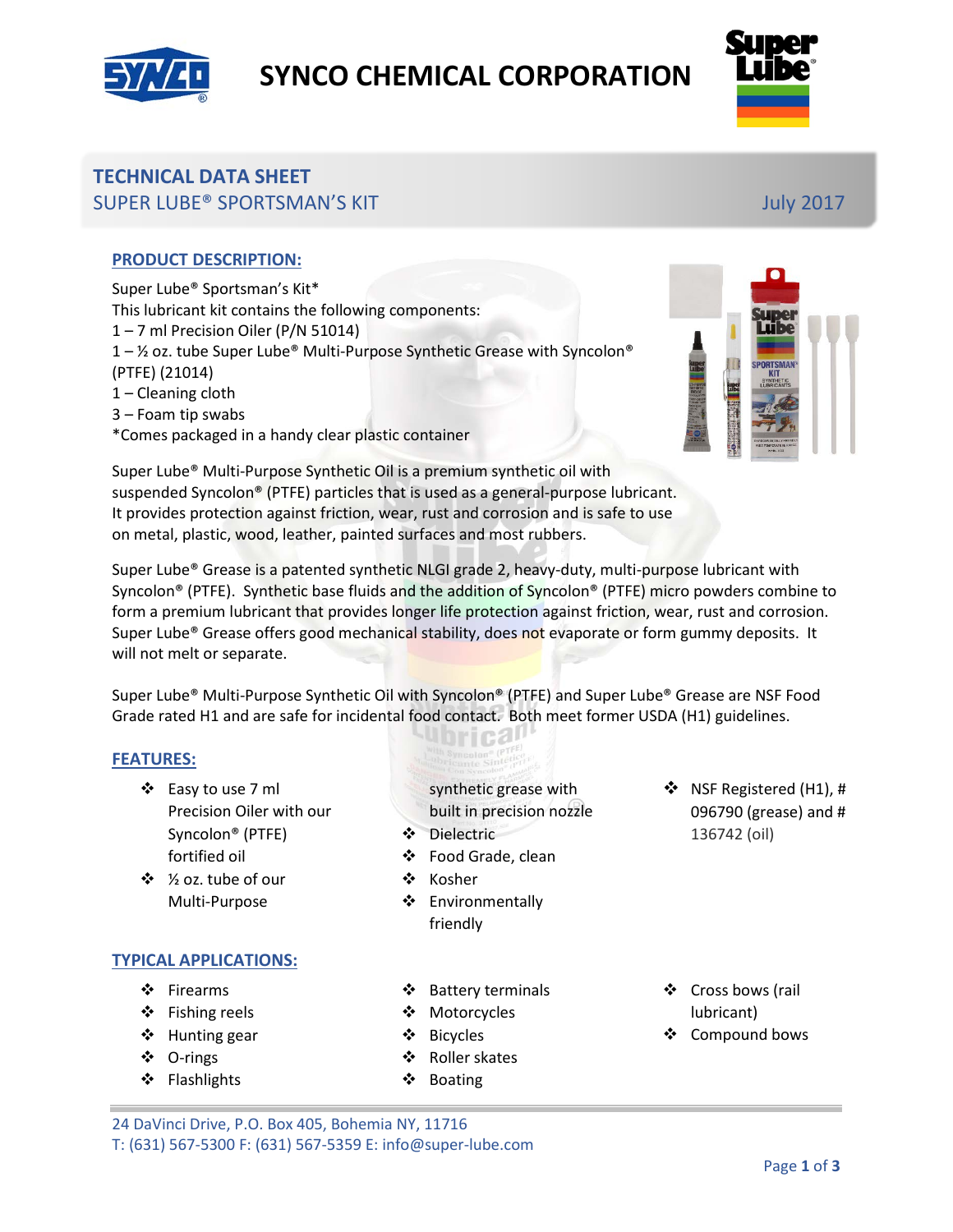



## **TECHNICAL DATA SHEET** SUPER LUBE® SPORTSMAN'S KIT July 2017

#### **PACKAGE SIZES:**

| Part No. | <b>Description</b> |
|----------|--------------------|
| 11520    | Sportsman's Kit    |

#### **PROPERTIES:**

## **Super Lube® Multi-Purpose Synthetic Oil with Syncolon® (PTFE) Test Test Method Rating Color:** Translucent clear **Temperature range:**  $-45^{\circ}$ F to  $450^{\circ}$ F (-43 $^{\circ}$ C to 232 $^{\circ}$ C) **ISO Viscosity grade:** ASTM D445 150 cSt **Viscosity Index:** ASTM D2270 145 **Specific gravity:** ASTM D1298 .89 **Timken OK Load:** ASTM D2782 40 lbs

#### **Super Lube® Multi-Purpose Synthetic Grease with Syncolon® (PTFE)**

| <b>Test</b>                           | <b>Test Method</b> | <b>Rating</b>            |
|---------------------------------------|--------------------|--------------------------|
| Color:                                |                    | <b>Translucent White</b> |
| <b>NLGI Grade:</b>                    | ASTM D217          | 2                        |
| <b>Dropping Point:</b>                | <b>ASTM D2265</b>  | >550°F (287°C)           |
| <b>Four Ball Wear</b>                 | <b>ASTM D2266</b>  | $< 1.0$ mm               |
| Load wear index:                      | <b>ASTM 2596</b>   | 70.63 kgf                |
| Weld point:                           |                    | 400 kg                   |
| <b>Oxidation Stability - 100 hrs.</b> | ASTM D942          | 0.5 psi drop             |
| <b>Wheel bearing leakage:</b>         | <b>ASTM D1263</b>  | < 1.0 g                  |
| Copper Corrosion - 24 hrs. @ 100°C    | <b>ASTM D4048</b>  | 1B, shiny                |
| <b>Water Washout:</b>                 | <b>ASTM 1264</b>   | $< 1\%$                  |

#### **DIRECTIONS:**

- Clean and dry area to be treated.
- Apply lubricant until the area is completely covered.
- Re-apply as necessary.